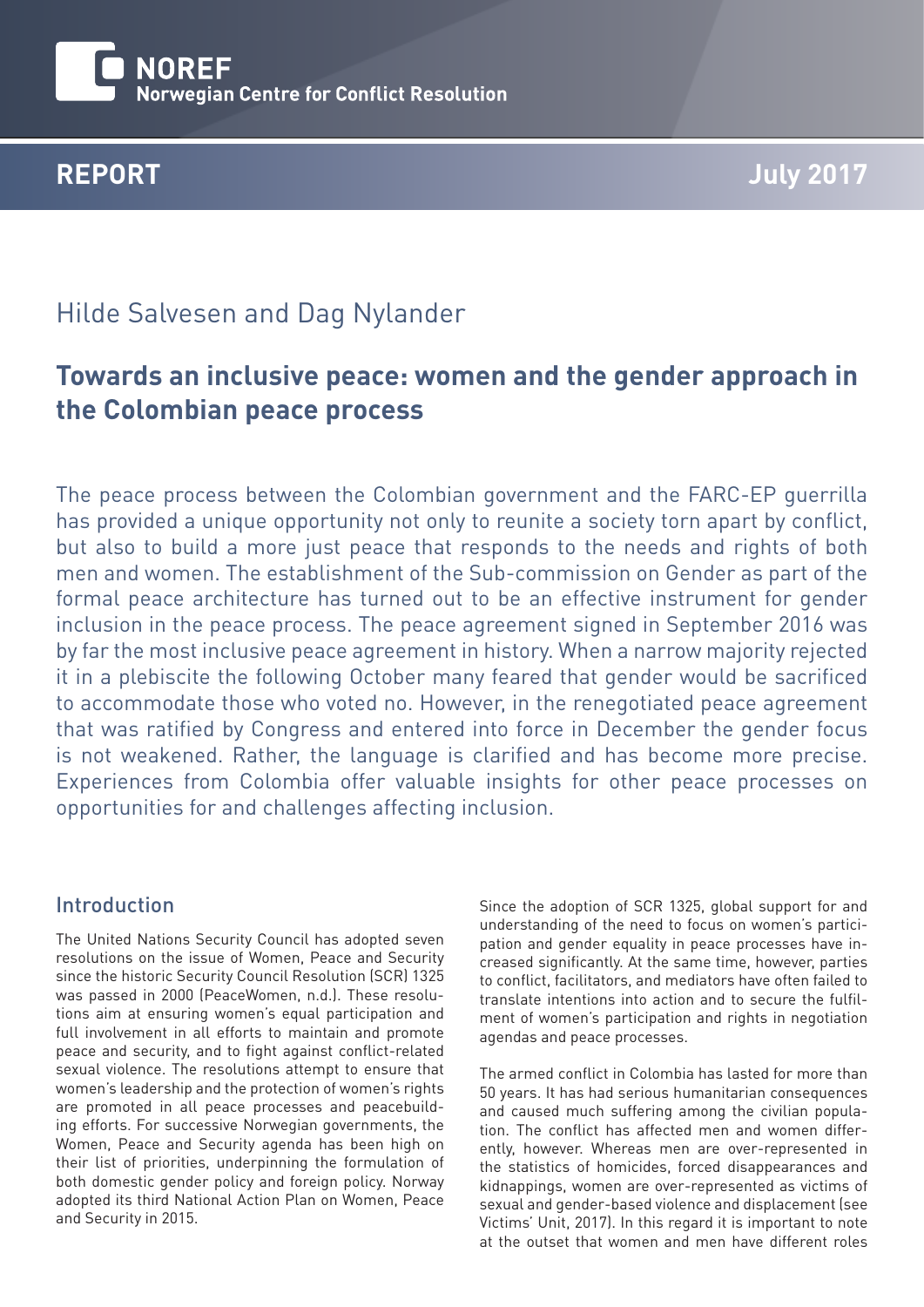both between and among themselves and are part of a broader conflict picture. Women are not only victims: they are also peacebuilders and peacemakers. Women are also combatants and perpetrators of violent crimes, spoilers, engaged actors, and indifferent citizens. The gender approach – i.e. including women's perspectives in attempts to resolve the conflict – is hence in no way a soft issue.

# The Colombian peace process: an opportunity to reaffirm the global Women, Peace and Security agenda

The peace process between the Colombian government and the Fuerzas Armadas Revolucionarias de Colombia – Ejército del Pueblo (FARC-EP) provided a unique opportunity not only to reunite a society torn apart by conflict, but also to transform Colombian society and move it towards a greater affirmation of justice and equality. It was also an opportunity for Colombians and the international community concerned with the SCR 1325 agenda to implement longstanding recommendations and best practices in a comprehensive peace process.

Together with Cuba, Norway served as a facilitator ("guarantor country") during the exploratory talks with the FARC-EP that were initiated shortly after President Juan Manuel Santos was elected president of Colombia in 2010. Norway's and Cuba's role as facilitators continued when the formal peace negotiations were launched in Oslo in October 2012 and then transferred to Havana, resulting in a peace agreement in 2016. Early in the process gender was identified as one of three priority areas in Norway's facilitation efforts.<sup>1</sup>

During the negotiations the Norwegian team of facilitators worked towards assisting the parties to live up to the promises made in the Women, Peace and Security framework and the expectations of large parts of Colombian society. From the outset, these expectations were effectively articulated by a vocal, experienced and knowledgeable civil society, and in particular by the many active women's organisations in Colombia. It is mainly thanks to them, and to the negotiators in the delegations of both parties involved in the peace process, that gender became an important issue in the talks.

The women's movement in Colombia is strong and vocal and women also lead many Colombian NGOs. But there is no unified women's movement bridging political divides, and several issues separate women's organisations rather than unite them. In terms of the peace process, there were differing views on several issues, but women's groups and the lesbian, gay, bisexual, transsexual,

and intersex (LGBTI) movement managed to unite across ideological and political divides on some fundamental issues.

There is no doubt that the normative framework for gender equality in Colombia is solid. However, this has not yet transformed into real conditions of equality and guarantees for women's rights, and Colombia still lags behind in terms of the political empowerment of women.<sup>2</sup> In President Santos's cabinets in both his terms in office, however, female participation has been significant, responding to the mandatory 30% equality provisions in Colombian law.

Within the FARC-EP, women comprise approximately 40% of the guerrilla force. At the regional and local levels the organisation has had many female commanders and in the field the guerrillas have practised relative equality in their daily lives. The top leadership has, however, been made up exclusively of men and the organisation has not been immune to patriarchal tendencies.

## The peace process – and the incremental inclusion of gender

Both the government and the FARC-EP made a promising start by including women in their small delegations at the very beginning of the confidential phase of the talks. $3$ However, in the 2012 framework agreement that constituted the agenda for the formal talks, there was no mention of the gender approach or women's participation. The parties wanted the agenda to be as short as possible and to avoid references to international documents. The perception was that it would be difficult to mention some groups or interests and exclude others; in other words, it would be difficult to limit inclusion.

At the public launch of the peace process in Oslo in October 2012 it was evident that neither of the two delegations had made room for any women at the main negotiating table. Over time, however, the parties increasingly recognised the need to include a gender approach to strengthen the legitimacy of the peace process both at the national and international levels. This is not to say that women were not part of both sides' efforts from the beginning of the negotiations, but their role undoubtedly became more pronounced and visible over time. One such example is the establishment of an internal

The other two focus areas have been transitional justice and combating land mines. To ensure a gender perspective, one person in the Norwegian facilitation team had a special responsibility for this and was later included as a gender expert in the Sub-commission on Gender.

<sup>2</sup> In the Global Gender Gap report by the World Economic Forum, Colombia is 66th of 144 countries in terms of the political empowerment of women (see WEF, 2016). UN Women notes that despite the considerable improvement over the last 20 years, Colombia remains one of the Latin American countries with the least number of women in political life. The number of women in elected positions increased from 6% to 11%, and women representatives in Congress increased from 7% to 21% (ONU Mujeres, n.d.).

<sup>3</sup> Albeit only two of seven and one of six, respectively: Elena Ambrosi and Lucía Jaramillo Ayarme for the government, and Sandra Ramírez for the FARC-EP.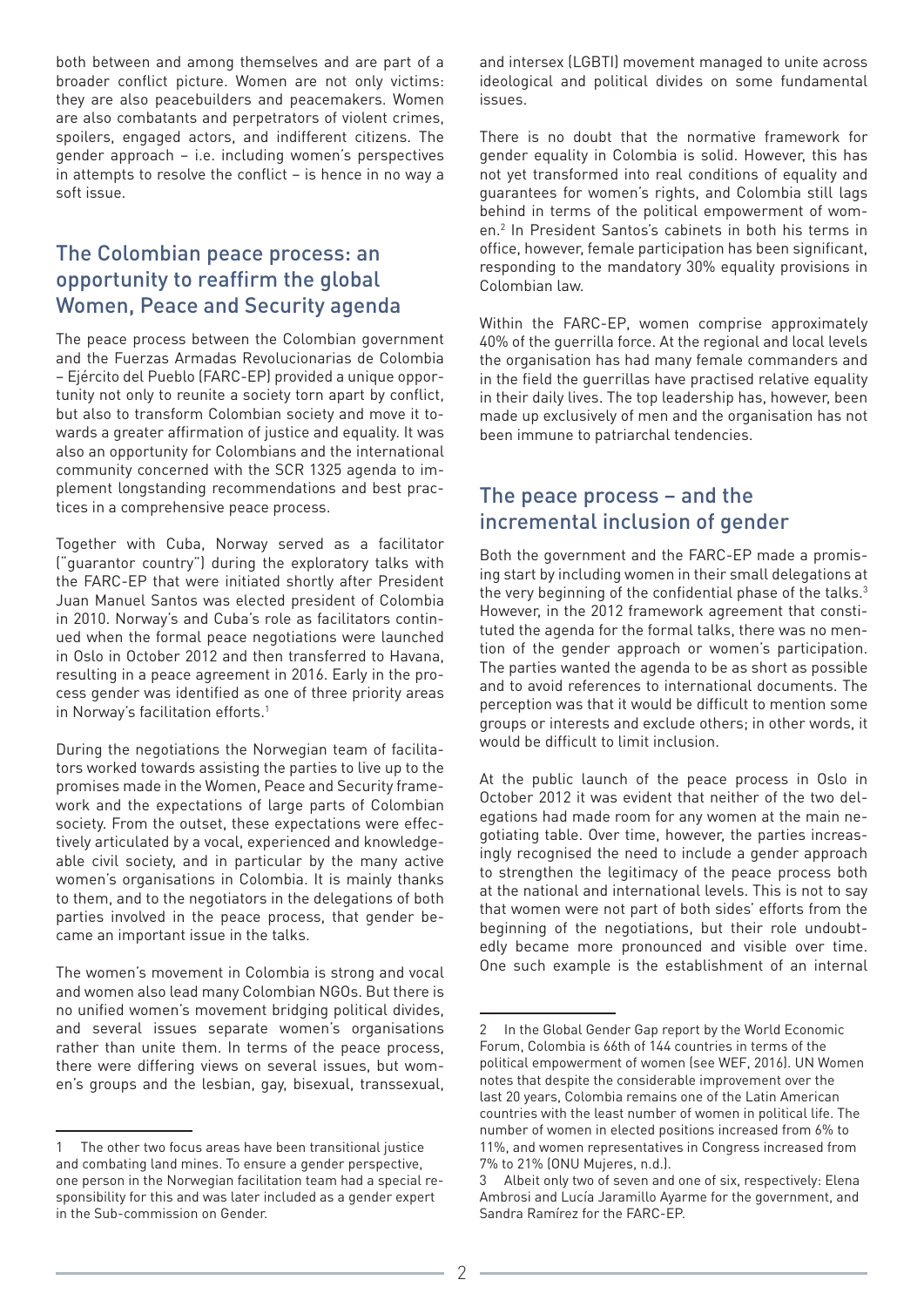group within the FARC-EP focusing on women, Mujeres Farianas. Another example is the decision by the parties to give the gender issue a prominent place in the web page for the peace process.

In Colombia, women's groups were pushing for their inclusion from the inception of the peace talks. Because of these articulated advocacy efforts, a summit on women and peace was organised in late 2013. Five hundred women from all over Colombia gathered to promote the participation of women in peacebuilding efforts and provide input to the peace negotiations. These women agreed on three points:

- To support the peace process;
- to insist on the participation of women at all stages of the process; and
- to advocate strongly for the inclusion of concerns relating to how the conflict has affected women.

# The Sub-commission on Gender: an important instrument to include women

The continued pressure from civil society, international bodies such as UN Women and women in the peace delegations was crucial in advocating the importance of the gender issue in and of itself.<sup>4</sup> A concrete example of this was the launch in September 2014 of the Subcommission on Gender in the talks (hereafter the gender commission).<sup>5</sup> Its main purpose was to include the voices of women and review the peace agreement from a gender perspective. The commission consisted of representatives from the parties themselves. Establishing such a formalised mechanism to include the gender perspective in peace negotiations was unprecedented.<sup>6</sup> Cuba and Norway each selected a gender expert and Norway supplied an international gender expert<sup>7</sup> to provide technical advice to the gender commission when requested to do so. The commission could also draw on Colombian and other international experts. From the beginning the gender commission consisted of between five and six delegates from each party, including one man, despite the aim to include more. The composition varied over time, depending on the issue being dealt with and the presence of delegates at the negotiating table.

To include the voices of the women, the gender commission invited several delegations of women to the negotiations in Havana. Three delegations of representatives of women's organisations and the LGBTI community were invited during the autumn of 2014 and spring 2015. The gender commission aimed at inviting a broad spectre of organisations representing various views, political affiliations and ethnic compositions, not only from Bogotá and provincial capitals, but also from rural areas. The format was inspired by the victims' delegations that were invited to Havana to comment and present proposals on agenda item 5, which dealt with victims' rights.

The direct participation of both women and victims at the negotiating table had an important impact.<sup>8</sup> Firstly, testimonies and shared experiences of how the armed conflict had affected them brought the harsh realities from conflict-ridden communities in Colombia to the negotiating table in Havana. Secondly, the women brought concrete proposals to the negotiating table regarding various agenda items. Everyone agreed on the general recommendations that:

- women must be part of decisions that affect their future ("*pactantes y no pactadas*");
- women should be included in all aspects of the peace process; and
- an inclusive language should be used in the peace agreement.

Thirdly, the representatives met not only the gender commission, but were also welcomed by the leaders and large parts of the negotiating parties' delegations. This was important, because the heads of delegations made a commitment to integrate the gender approach into the peace talks, for which they could be held accountable.

The presence of and recommendations from the LGBTI community in Colombia also contributed to the inclusion of specific provisions on their concerns in the peace agreement.

In addition, there were visits to Havana by female leaders, parliamentarians, and experts in various fields, including sexual violence and gender equality. UN Special Representative on Sexual Violence in Conflict Zainab Bangura and UN Women Executive Director Phumzile Mlambo-Ngcuka were among those who met the delegations.

To include the gender approach in the ongoing discussions, the gender commission also decided that it should be represented in other mechanisms established at the negotiating table. For instance, representatives of the commission participated in the Technical Sub-Commission on the End of the Conflict, where armed forces representatives and FARC-EP commanders were discussing a bilateral ceasefire, the end of hostilities and the laying down of arms.

<sup>4</sup> UN Women played a coordination role on behalf of the international community throughout the process, including in the women's visit to the peace talks in Havana and in synthesising their proposals.

<sup>5</sup> See <https://www.mesadeconversaciones.com.co/subcomision-genero/comunicados>.

<sup>6</sup> In the peace process in Sri Lanka a Subcommittee for Gender Issues (SGI) was established in 2002, facilitated by the Norwegian politician Astrid Nøklebye Heiberg. In this case the committee consisted of women outside the peace delegations who reported directly to the peace table. When the peace talks collapsed in 2003 the SGI also stopped working (Samuel, 2010).

<sup>7</sup> Mireia Cano Vinas, currently based in Oslo with her consultancy firm Cano Gender Solutions.

<sup>8</sup> The victims' delegations comprised 62% women.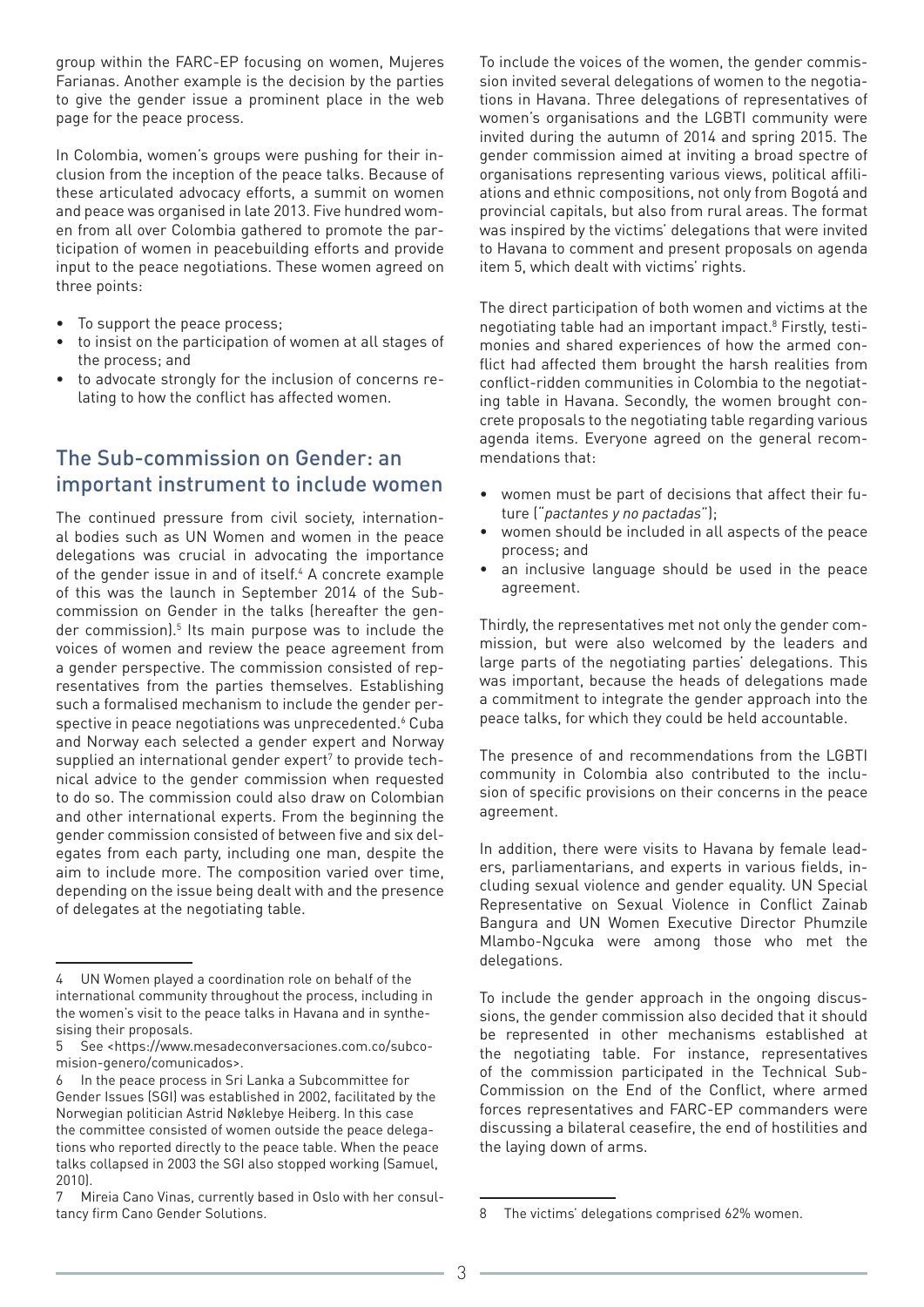As the peace process approached its end, in May 2016 a group of former female combatants from other peace processes were invited to Havana to share their experiences of reintegration into civilian life. Female former combatants from Aceh (Indonesia), Colombia, El Salvador, Guatemala, Northern Ireland, South Africa and Uruguay participated. Many of the women emphasised the opportunities a peace agreement represents, as well as the fact that the fight for women's rights continues at full strength in male-dominated societies, as well as internally in their own organisations. The gender commission received valuable recommendations on how reintegration programmes should be designed to best respond to the needs of demobilised women. Education opportunities, job opportunities and psychosocial support were the central elements mentioned. It was vital for the gender commission, especially for the FARC-EP women, to be aware of these experiences to feed into their own imminent process of reintegration.

#### Reviewing previous agreements

Three partial agreements had been reached before the establishment of the gender commission in September 2014 (on rural development, political participation and resolving the drugs problem). The gender commission therefore had the daunting task of both ensuring that a gender approach was included in the ongoing discussions and remaining agenda items (the rights of victims, ending the conflict and implementation) and reviewing the texts of the three agreements reached prior to the commission's establishment. Although the guiding principle for the whole peace process was "nothing is agreed until everything is agreed", a gender review could risk reopening discussions on substantive issues that were considered closed. Another challenge was to find time for such a gender review in the heat of negotiations on other topics, and to eventually persuade both delegations to agree on the proposed changes. The review of the previous agreements was finally concluded in July 2016 and was celebrated by a high-level event in Havana.9

#### Results of the gender commission's work

One result of the gender review can be seen, for instance, in the agreement on rural development. The agreement now explicitly refers to ensuring women's right to the ownership of land. It also states that women should have preference in the distribution of land through the land fund, and should be given priority access to subsidies and credits.

The mandate of the Truth Commission is an example of the results of the gender commission's work on the

agreements that followed its establishment. The mandate states that a gender approach should be fully integrated into the work of the Truth Commission and that a special working group will be established within the commission with a view to achieving this. The working group will assist in various tasks to this end; for example, by organising special hearings for women.

When the establishment of the Special Jurisdiction for Peace was announced, it was made clear that there would be no amnesty for sexual violence. Under the Special Jurisdiction and the Peace Tribunal, which the parties agreed to set up to deal with past atrocities, sanctions imposed on those responsible for crimes would depend on the gravity of the crimes committed and the degree to which the truth is told. Colombians are clearly well on their way to establishing their own mechanism for transitional justice. This mechanism will not only deal with the past, but also focus on transforming society for the future. In this way, Colombians are seeking to prevent history from repeating itself and to put an end to mass violations of human rights, including sexual crimes.

### An inclusive peace agreement rejected by the Colombian electorate

The peace agreement between the Colombian government and the FARC-EP signed in September 2016 was by far the most inclusive peace agreement in history. Not only did it give deserved attention to the rights of women and the SCR 1325 agenda, but it also included the rights of members of the LGBTI community. Partly because of this progressive language, a narrow majority rejected the agreement in a plebiscite held on the following October 2nd. Voices from the former Colombian ombudsman, charismatic evangelical churches and parts of the Catholic Church had criticised the peace agreement for promoting a "gender ideology", which was wrongly portrayed as threatening traditional family values.

However, the provisions in the peace agreement were fully in line with existing Colombian legislation; in other words, the agreement would not have gone further than the progressive normative framework on women's rights and non-discrimination that already exists in Colombia. The negative campaign against the gender approach was partly due to a successful misrepresentation of the gender provisions of the agreement to mobilise conservative sectors of society against the peace agreement.

## The final agreement: more stringent language on gender

After the referendum, President Santos called for a national dialogue, in particular with those political leaders that had campaigned against the peace agreement, in order to save the peace process. Following the national dialogue, the Government and the FARC-EP met during intense sessions in Havana to renegotiate the agreement. Many feared that the gender perspective was something

<sup>9</sup> See <https://www.mesadeconversaciones.com.co/comunicados/comunicado-conjunto-82-la-habana-cuba-24-de-juliode-2016>.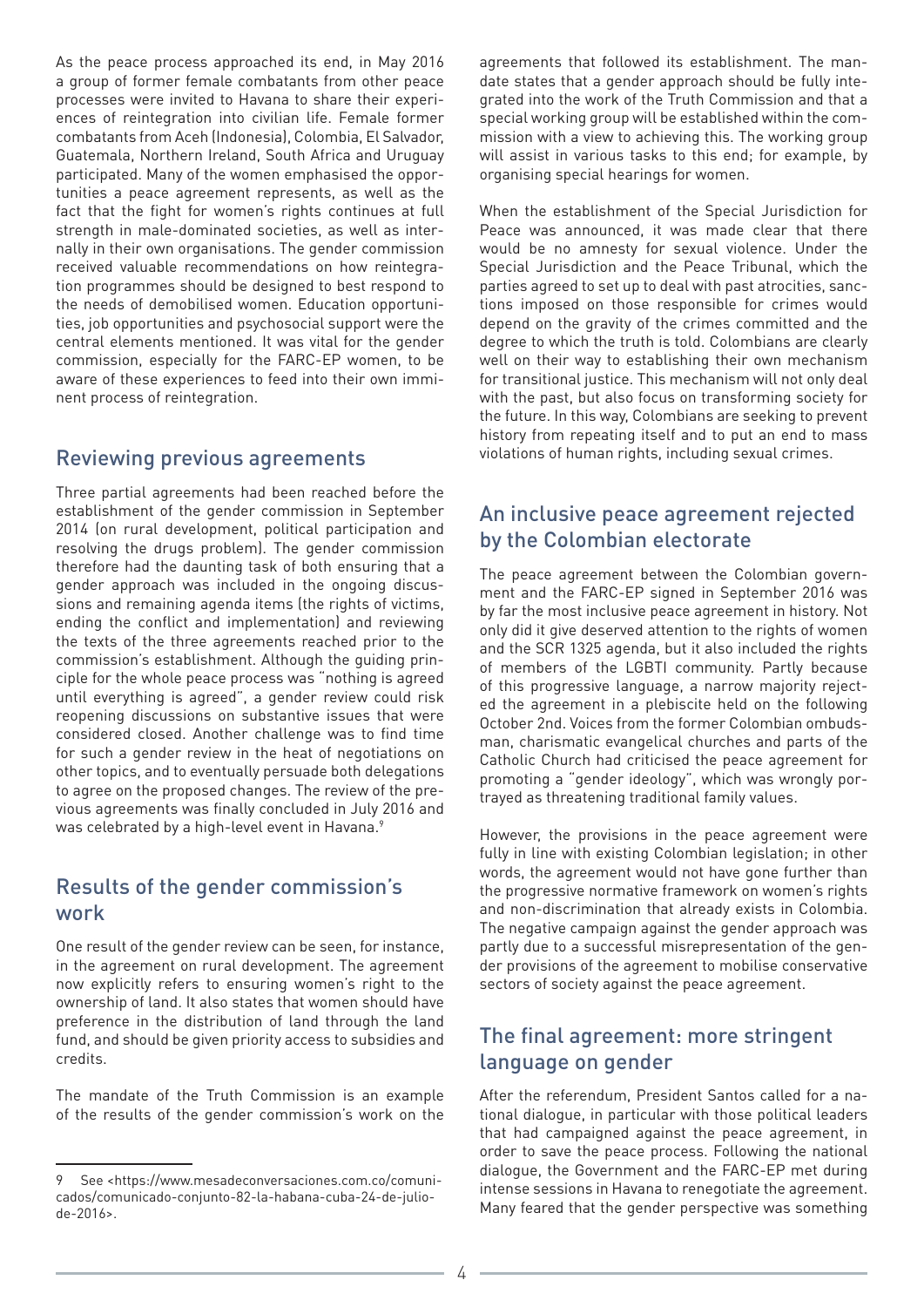that the parties would easily sacrifice to accommodate the sceptics. A few dedicated people worked night and day to review and refine the texts on gender.

The language is changed to some extent in the renegotiated peace agreement.<sup>10</sup> It avoids the term "gender perspective" and rather includes a definition of a "gender approach", emphasising the impact of the armed conflict on women. The number of references to "gender" is reduced, but its content is more clearly specified. For instance, regarding political participation, instead of "gender equity", the agreement now refers to "the equitable participation of men and women". In another example dealing with rural development, the agreement previously stated that "measures to overcome poverty should have a gender focus"*.* The new agreement specifies that "to overcome poverty, specific and differential measures should be implemented … to achieve the effective equality of opportunities between men and women". To conclude, the gender focus is not weakened in the new agreement, but rather strengthened: the language is clarified and has been made more precise.<sup>11</sup>

The special concerns of the LGBTI community are also maintained in the new text, especially under the principle of non-discrimination. The LGBTI community is also mentioned in the reference to "other vulnerable groups".

# Lessons learned from the peace process in Colombia

As we have witnessed in the peace process in Colombia, the mere presence of women around the negotiating table will not necessarily make a difference: rather, women must be able to influence the decision-making process. Gender equality is not just a "women's concern": it is the responsibility of all individuals and of society as whole, and it requires the active involvement of both women and men. It is not sufficient to establish a gender commission where women meet to discuss issues of gender equality. The work of the commission must have the full support of the delegations of the parties to the conflict, including their leaders. This is what made the gender commission in the Colombian peace process so successful.

One challenge was that the make-up of the gender commission changed over time. One of the main representatives in the government delegation resigned to become a political candidate in a regional election. Some of the FARC-EP commission members had to return to the field and were replaced by others. When new people were brought in capacity-building had to start afresh, but the involvement of more people may have ultimately had a positive effect by broadening the commitment to the gender agenda.

Perhaps one of the main lessons learned from the plebiscite is that it matters *how* gender is included in a peace agreement. A too repetitive and imprecise form of language on gender may have contributed to fostering the fear of a "gender ideology" and eventually contributed to the rejection of the agreement. Clarifying what is meant by a "gender approach" and specifying what this implies for each agenda item was a wise approach.

Finally, there is a need for dedicated people within the negotiating delegations to move the agenda forward. It would have been highly problematic – if not counterproductive – had the pressure for gender inclusion only come from the international community. Mainly thanks to these dedicated people in both delegations, the gender approach was maintained and the language improved in the new agreement. Another key factor for the inclusion of women was the strategic alliance between Colombian women's groups and the strong and unwavering support provided by the international community.

### Present and future challenges

So, what are the main challenges moving forward? As the guerrilla members gather in zones for normalisation, one main challenge they face is how to prepare themselves for civilian life. In terms of *reintegration programmes*, female ex-combatants from previous peace processes in Colombia found that programmes were not available when they needed them.

Experience from other contexts, including El Salvador and Guatemala, shows that women in guerrilla groups experienced relative equality with men in the field, but were expected to return to traditional gender roles after the peace agreements came into force. Reintegration programmes should consider the expertise and experience that female guerrillas have acquired, and permit them to find a new way of life based on their experiences and preferences.

Ultimately, the main challenge is the *implementation* of the peace agreement. The agreement provides for the establishment of a special unit that will ensure the continued integration of the gender approach and women's rights into the implementation of the peace agreement. The unit will consist of representatives of six national and regional women's organisations and will be in constant communication with the main commission established to follow up the peace agreement (the Commission for the Follow-up, Promotion and Verification of the Implementation of the Final Peace Agreement). To date, the special unit has not yet been formally established, but preparations for doing so are under way (Granados, 2017). Political, technical and financial support for this effort is essential. The peace agreement also provides for international support in terms of the gender dimension from the UN Secretary-General's Special Representative on Sexual Violence in Conflict, the Women's International Democratic Federation, and Sweden.

<sup>10</sup> The new peace agreement was signed on November 24th, ratified by the Colombian Congress and entered into force on December 1st 2016.

<sup>11</sup> All translations of text from the agreements are the authors' own.